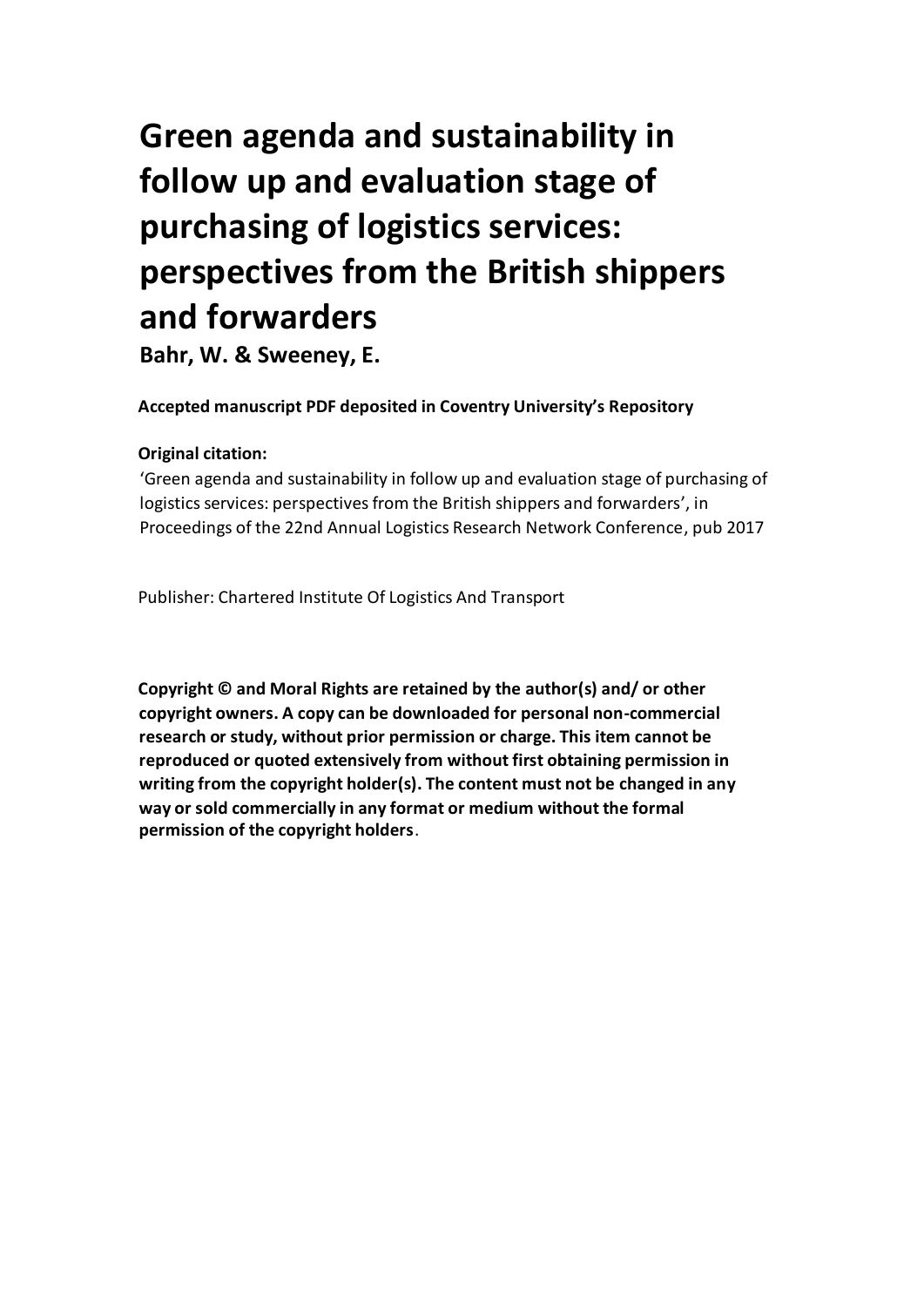# GREEN AGENDA AND SUSTAINABILITY IN FOLLOW UP AND EVALUATION STAGE OF PURCHASING OF LOGISTICS SERVICES: PERSPECTIVES FROM THE BRITISH SHIPPERS AND FORWARDERS

# Dr. Witold Bahr, Prof. Edward Sweeney

School of Engineering and Applied Science, Aston University, UK Email: bahrw2@aston.ac.uk; e.sweeney@aston.ac.uk

# Introduction

Traditionally, logistics decisions about purchasing logistics services have been driven by minimizing cost, maximizing proftability, and achieving customer service targets (Menon et al. 1998). As increased interested from companies in reducing or even eliminating impact of their products and operations on the environment (Nidumolu et al. 2009). In recent years, companies are under an increasing pressure to look at their logistics operations as there are several ways they may be a threat to the environment: impairing air quality, source of noise and vibration, cause of accidents, and an important contributor to climate change (McKinnon et al. 2015). As a result, a number of ways to make logistics sustainable and green were proposed and applied within the field (Halldórsson and Kovács 2010; Dey et al. 2011). There is a strong evidence that popularity of the outsourcing strategy of logistics services, which allows companies (shippers) to focus on its core competencies, leads to an increased reliance on the third-party logistics service providers (3PL, forwarders) for sustainable and that they were contracted for, leaving the decisions about purchasing green logistics services with a low environmental impact with shippers (Wolf and Seuring 2010). A survey of shippers and forwarders by Björklund and Forslund (2013) suggested that environmental performance measurement systems were sparsely used by shippers to evaluate forwarders' performance. This indicates that evaluation of performance of logistics services is predominantly based on traditional objectives (i.e. price, quality, on-time and in-full) (Lammgård and Andersson 2014). Within this context, this paper investigates the role that green agenda and sustainability plays in follow up and evaluation stage of purchasing of logistics services and it is based on empirical evidence from the concepts the of sustainability and green agenda were added to business objectives there has been an green initatves (Min 2013; Colicchia et al. 2013). On the other hand, forwarders only deliver services Britsh shippers and forwarders.

Following this introduction, the authors' literature review provides an overview of the process of purchasing logistics services and related environmental concerns. Then the rational of the current study is explained and the authors' specifc objectves are set out. Next, the methodology employed by the authors is described. Then authors discuss the key messages from the research highlighting some of the main limitations and contributions of the paper.

## Literature Review

## Process of purchasing logistics services

Area of purchasing transport and logistics services is fairly under-researched with a limited number of articles available (Evangelista et al. 2013). A framework for purchasing 3PL services by SMEs was presented by Holter et al. (2008), which included such elements as: comparative bids; comparison of costs, services, and transit tmes; and supplier management. A more generalised process of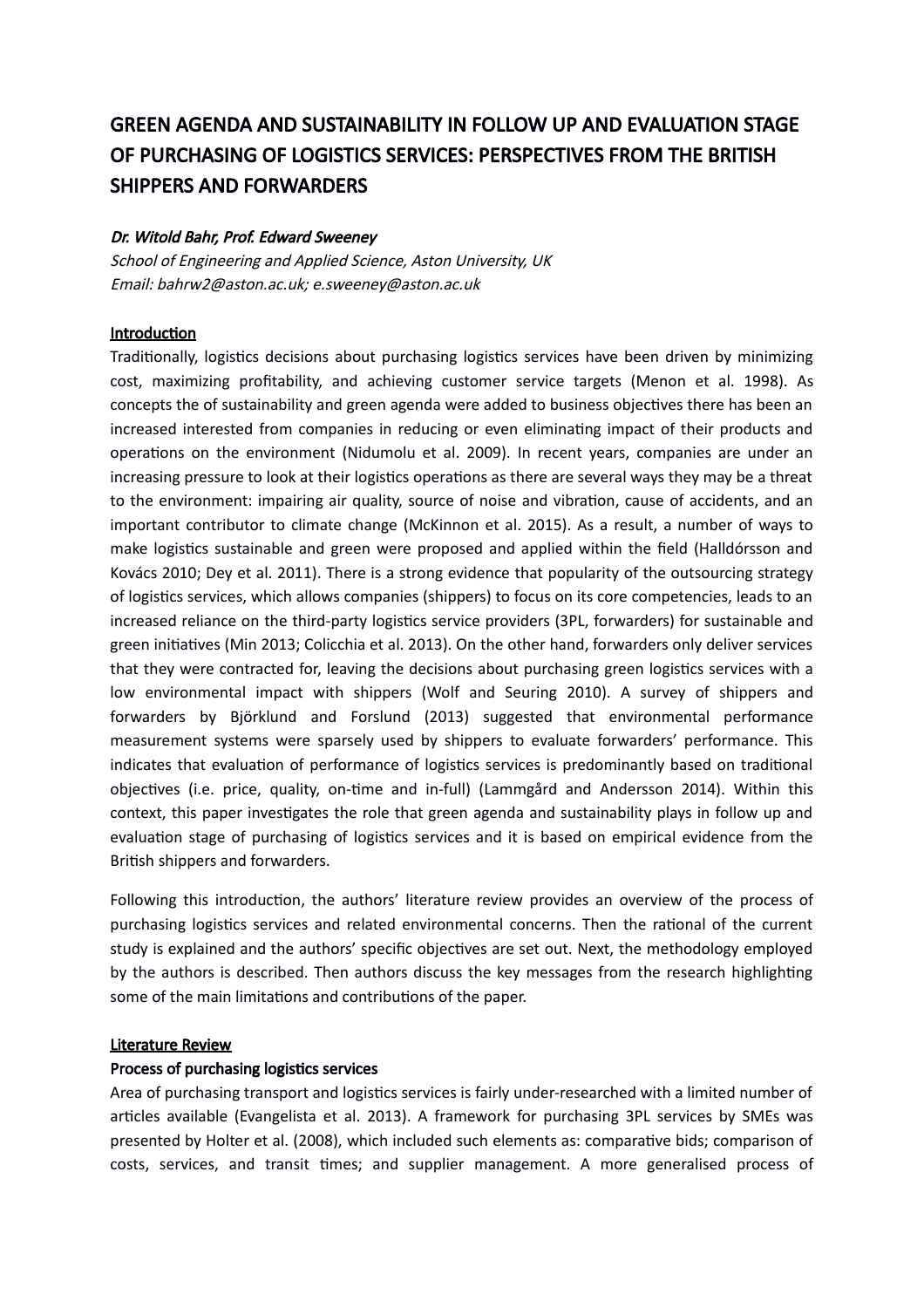purchasing, which can be applied to purchasing of logistics services was presented by Weele (2009) and it is summarised in Figure 1. This paper follows stages proposed in the Weele's framework and offers a brief explanation of each stage below.



Figure 1: The purchasing process

Specification is the initial stage of the purchasing process in which order requirements in both functional and technical aspect are defined. At this stage shippers send out their request for proposal (RFP) to forwarders (3PLs), which may be pre-selected based on previous experiences, market surveys, and industry rankings (Qureshi et al. 2007). RFPs are highly standardised to allow for comparison between responses (Andersson and Norrman 2002). Supplier selection is interwoven with the specification process and includes "a preliminary selection of the most suitable suppliers by means of a tender and ranking procedure" (Selviaridis and Spring 2007). Supplier selection ends with negotiations, in which forwarder and shippers enter a dialogue on contractual details (Jané et al. 2006). According to Jané et al. (2006, p.27) logistics contracts focus mainly on technical, economic or operative aspects – "The parties' main concern... is the negotiation of the price and the performance levels that the 3PL provider must achieve while rendering the services." Logistics contracts have a relatively short duration, which leads to uncertainty on the side of the forwarders and may stifle innovation (Kacioui-Maurin et al. 2015). Ordering and expediting stages happen after the contract has been agreed and purchase orders for transportation or services are placed. Forwarders' operation and execution of orders is then followed up and evaluated. At this last stage, on which this paper focuses, "it becomes clear whether the supplier can substantiate his promises about service" as outlined in the contract (Weele 2009, p.62). There is a litle focus in the literature given to follow-up and evaluation stage and as such this paper attempts to fill this gap, with an emphasis on green and sustainability issues.

Process of purchasing of logistics services with a focus on green and sustainability was approached in the literature from three perspectives: shippers (Large et al. 2013), forwarders (Rossi et al. 2013), and both in a dyadic approach (Sallnäs 2016). However, both shippers and forwarders may have multiple relationships in the supply chain that extend beyond dyadic relationships (Panayides and So 2005) and as such need to be investigated in a broader context. This broader context approach to investigating role of shippers and forwarders in procurement of green and sustainable logistics services was applied by Jazayrli (2017). As his paper focussed only on three stages of the aforementioned purchasing process: specification (RFP), negotiations, and contracting, this paper explores perspectives of shippers and forwarders on green and sustainability in the little explored area of follow-up and evaluation.

## Environmental concerns related to purchasing logistics services

 Green procurement is defned as procurement of "goods, services and works with a reduced environmental impact throughout their life cycle when compared to goods, services and works with the same primary function that would otherwise be procured" (European Commission 2012). Recent literature on purchasing of green and sustainable logistics services presents a tension between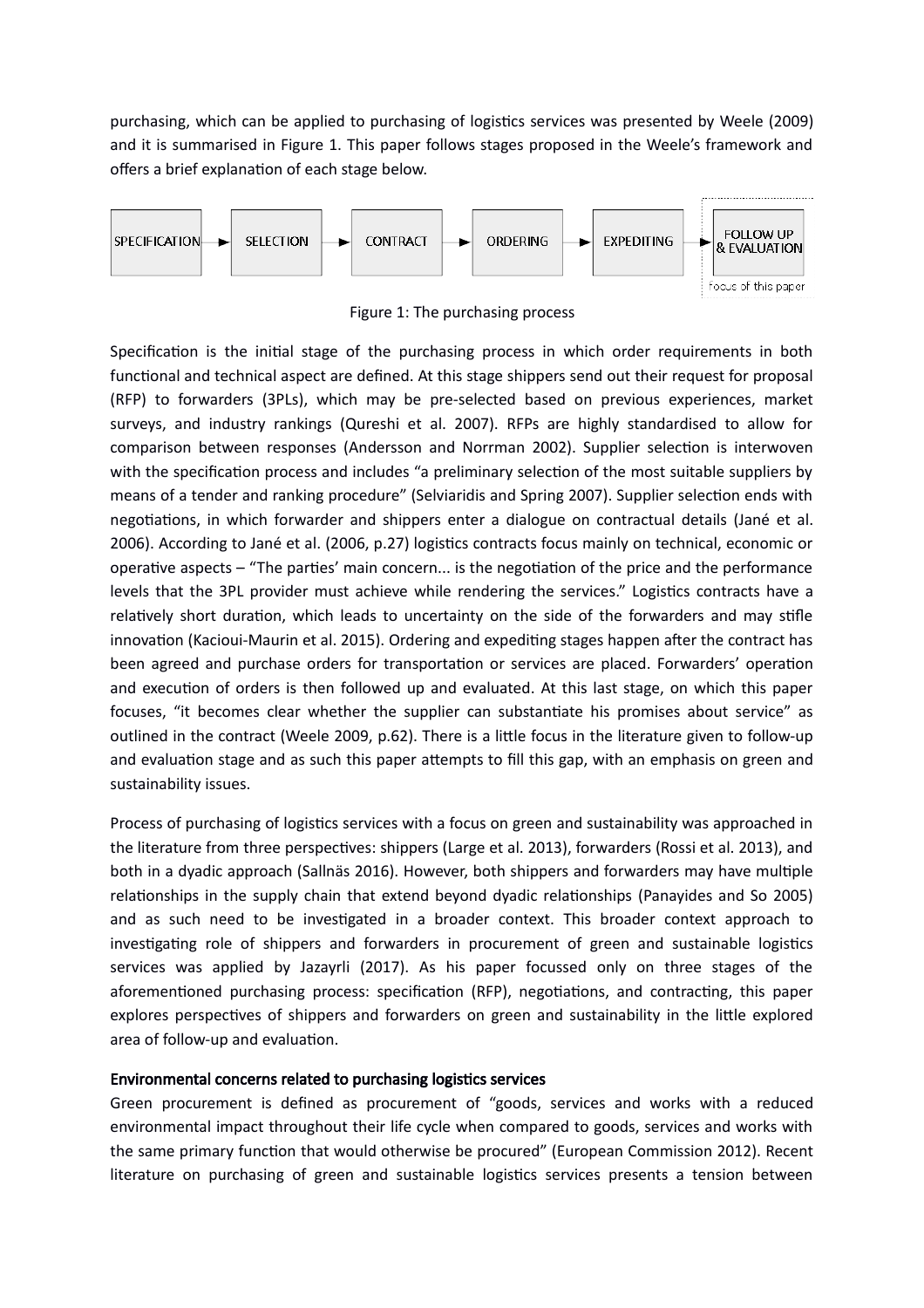attitudes of shippers and forwarders on this topic. For example, Large et al. (2013) suggests that shippers consider sustainability to be high on their agenda during the purchasing phase, but at the same time they're not engaging with their selected forwarders in green projects. It is assreted that shippers infuence plays a minor role on green conduct of the forwarders, which is in oppositon to on the shippers' side "barely... integrated logistics services within their sustainability management", while those shippers who made attempts to integrate sustainability into their contracts did not consider how these issues should be measured or how the poor compliance should be handled (Björklund and Forslund 2013). This is the context within which the research objectves of this paper the view presented by Carter and Dresner (2001). According to Kudla and Klaas-Wissing (2012) buyers were developed.

# Development of research objectives

To gain some insights into role that green agenda and sustainability plays in follow up and evaluation stage of purchasing of logistics services, the authors conducted interviews with managers representng two groups: shippers and forwarders. This approach adopts the lesson of Geertz (1973, p.5) who stated that "if you want to understand what a science is, you should look in the frst instance not at its theories or its findings ...you should look at what the practitioners do".

Based on the above the specific objectives of this research study are:

- 1. To develop new insights into the practice of purchasing of logistics services, with a focus on follow up and evaluation stage and a role played by green agenda and sustainability.
- 2. To compare practitioner perspectives with the body of academic knowledge;

# **Methodology**

## Data collection

The interview sample comprised of nine managers, five representing shippers (manufacturers and retailers) and four representing forwarders (3PLs), all based in Britain. Seeking insight into research questions from practitioners representing three main echelons of the supply chain mirrors the approach used by Lummus et al. (2001). Table 1 presents some of the interviewees characteristics.

| Company code                 | Industry     | Goods/services offered | Company presence |
|------------------------------|--------------|------------------------|------------------|
| S=shipper; F=forwarder;      |              |                        |                  |
| RET=retailer; 3PL=logistics; |              |                        |                  |
| MAN=manufacturer;            |              |                        |                  |
| $S-RET-1$                    | Retailer     | Non-food goods         | UK               |
| $S-RET-2$                    | Retailer     | Clothes, food, home    | Global           |
| $S-MAN-1$                    | Manufacturer | Dispensing equipment   | Global           |
| S-MAN-2                      | Manufacturer | Agri-food              | UK and Europe    |
| $S-MAN-3$                    | Manufacturer | <b>Furniture</b>       | UK and Europe    |
| $F-3PL-1$                    | Logistics    | Logistics services     | Global           |
| $F-3PL-2$                    | Logistics    | Logistics services     | Global           |
| $F-3PL-3$                    | Logistics    | Logistics services     | Global           |
| $F-3PL-4$                    | Logistics    | Logistics services     | Global           |

Table 1: Interviewee characteristics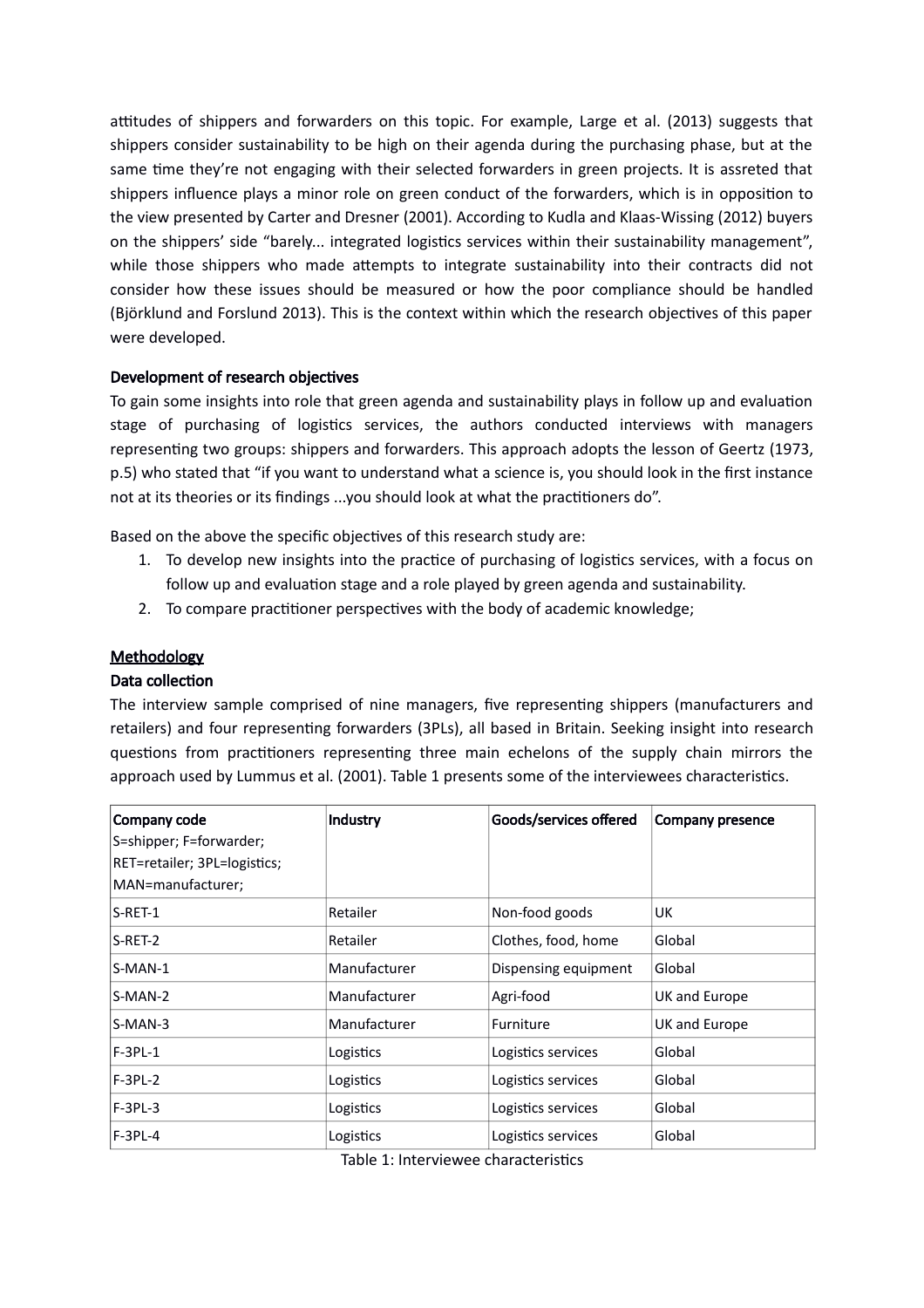This sample of companies handles a wide variety of product groups thus enabling the authors to generate a breadth of perspectives. Individual respondents were senior managers with a responsibility for purchasing logistics services on the shippers' side, and a responsibility to oversee the fulfilment of contracts on the forwarders side. Each person was sent an indication of topics that will be discussed to consider for their upcoming interview. The research then involved carrying out focussed (i.e. semi-structured) interviews with each respondent. Interviews were recorded and transcribed.

# Data analysis

 Regarding interview transcript analysis, Easterby-Smith et al. (2008) describe two approaches: content analysis and grounded analysis. The overall approach in this study involved a combination of both methods, thus integrating their strengths and mitigating their shortcomings. The transcript analysis employed by the authors (as shown in Figure 2) involved four main stages in distlling the raw transcript data into information that was analysed based on comparing and contrasting the main issues set out by respondents.





# Discussion of results

# Shippers perspective

 All shippers indicated that green agenda and sustainability was important for their business and was defined in terms of: caring for the environment, minimising waste, limiting CO2 emissions, green mile, fuel efficiency, and minimising power and water usage. For shipper S-RET-2 green procurement meant "going beyond carrying just for the environment" and he included in it people welfare - "how people are treated and protected, example being modern day slavery".

There is a divergence of practice between manufactures and retailers in regard to addressing environmental concerns during the inital stages of purchasing process. S-MAN-1 suggested that any such concerns were driven by their upstream clients, which led to pragmatism in this area  $-$ "we were looking for solutions that we could sell to our customer, that we could put on a presentation slide". S- MAN-2 doesn't specifcally ask about anything sustainability related, as in his view it may limit a response to tender and requires only general statements about corporate social responsibility (CSR) policies. The primary focus of S-MAN-2 and S-MAN-3 is around flling the trucks and minimising empty runs. Conversely, retailers are very up front about their environmental concerns. Both retailers request details of "any environmental policies, standards and targets for green levies, CO2 emissions" (S-RET-1) and work under the assumption that "a participant in the tender, especially in the contractual stage, is committing to green principles that we're operating under" (S-RET-2).

Follow-up and evaluation stage is very important to all shippers, and they carefully follow up on each element that was agreed within the contract. Some of the metrics that are monitored include: fuel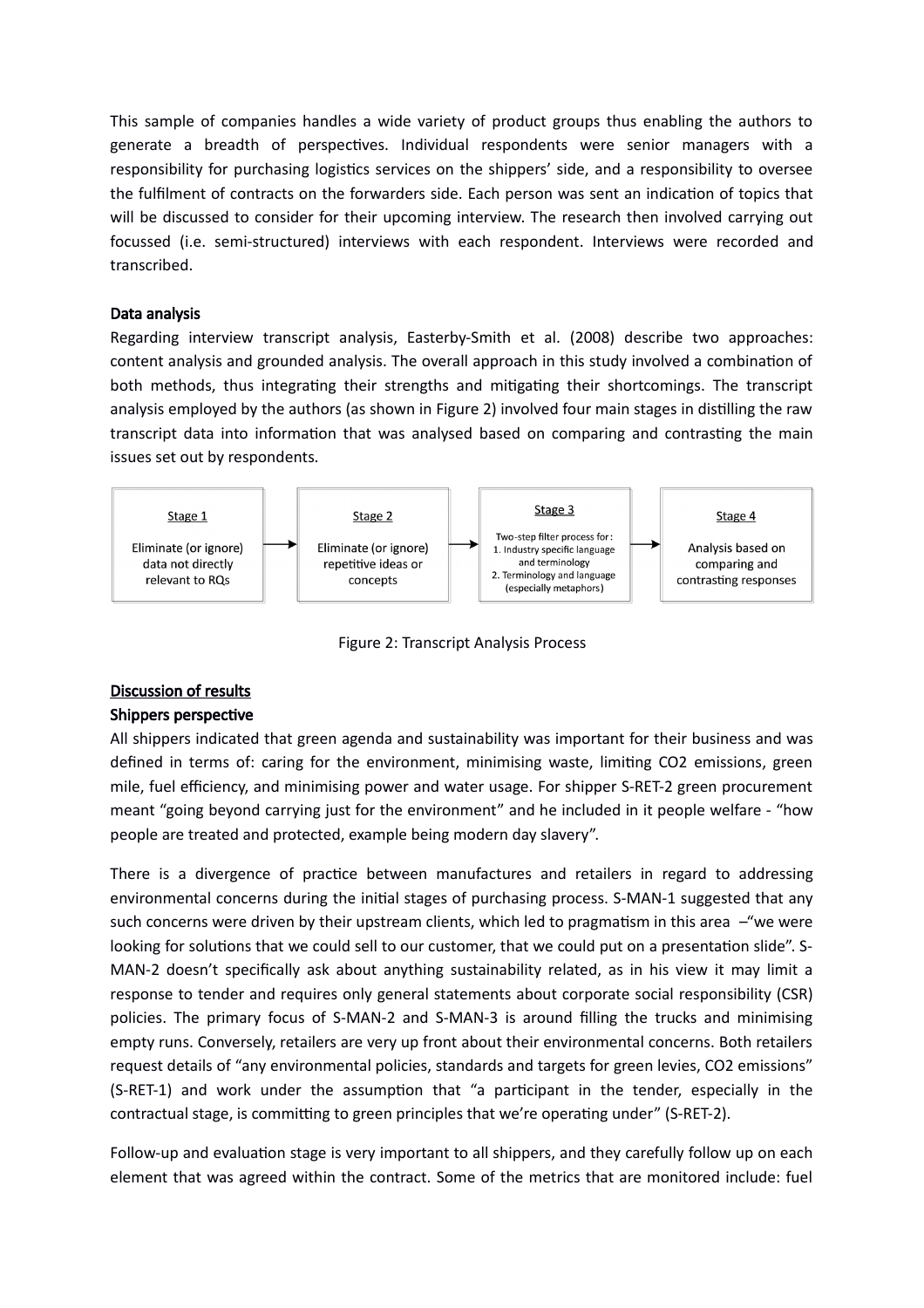consumption, mileage (mpg - miles per gallon), trailer utilisation and maximising fill, fleet level, CO2 emissions, driver behaviour (road safety), water efficiency, and energy use. S-MAN-1 suggested that although the primary focus of follow-up and evaluation is cost control, "you can see some environmental benefts as well – lowering costs and sustainability is closely linked". S-MAN-3 summarises the importance of monitoring driver behaviour with telematics - "drivers driving in the best way is a beneft to the environment". In additon to using metrics, both retailers also follow-up with visits to physical facilities of the forwarders to "make sure they don't pose any risk to people and environment" (S-RET-2).

There is a breadth of practices among shippers when it comes to specific processes to handle poor compliance of forwarders in area of green agenda and sustainability. Manufactures rely solely on periodic reviews with the forwarders "where all aspects of performance are evaluated, including any green and sustainability issues" (S-MAN-3). Retailers make use of periodic reviews, but also have "internal audit teams, who make sure that contract terms including any green and sustainability obligations are complied with" (S-RET-1). All respondents indicated that a forwarder who was failing in regard to their contractually agreed green and sustainability obligations would be challenged, even if they were exceptional on all other metrics – "we would seriously consider if they are a right company to take our business forward" (S-MAN-3), "green issues cannot be compromised or overlooked" (S-RET-1). Retailer S-RET-2 suggested that while contractually "agreed… measurable sustainability metrics can be followed up quite easily" a problem arises when "you've engaged with a company believing that they're sharing your green and sustainability principles" and they aren't, "it would be tricky to manage this disconnect".

#### Forwarders perspective

 Green agenda and sustainability was important for all the forwarders and was defned in terms of: their CSR policy, CO2 emissions control, carbon footprint, and fuel efficiency.

 inital stages of purchasing process – "it varies between the customers" (F-3PL-2). Forwarder F-3PL-3 indicated that many of their customers "are interested in how to save the environment and there are sentment is shared by F-3PL-2: "it depends on how much a customer is interested in these green issues, or are they just interested in our services and prices". Green agenda and sustainability questions in tender documents are summed up by F-3PL-1: "Somewhere in the request there is that All forwarders indicated a wide range of approaches to addressing environmental concerns during the specific questions [in the tender] about what we're doing in terms of our environmental agenda". This question... it's still not the first question, but probably the last one".

Follow-up and evaluation stage is very important to all forwarders, but they unanimously agree that it's rare that they're asked for any direct service level agreement (SLA) or KPI linked to environmental issue. Costs and operational service levels "are higher on [customers'] agenda, before any green points are raised" (F-3PL-4). However, some operational metrics are indirectly related to the green leads to "less impact on the environment" and in this case although a decision is cost driven "any green benefts are an add-on" (F-3PL-1). Forwarders admit that green and sustainability issues are rarely raised during performance reviews: "Not all our customers evaluate environmental issues, but we do get a couple who ask" (F-3PL-3). Measurable sustainability metrics that forwarders are asked and sustainability issues. For example, a better utilisation of the shipping units (i.e. container or truck) about include: carbon footprint, CO2 emissions, fuel consumption, use of energy.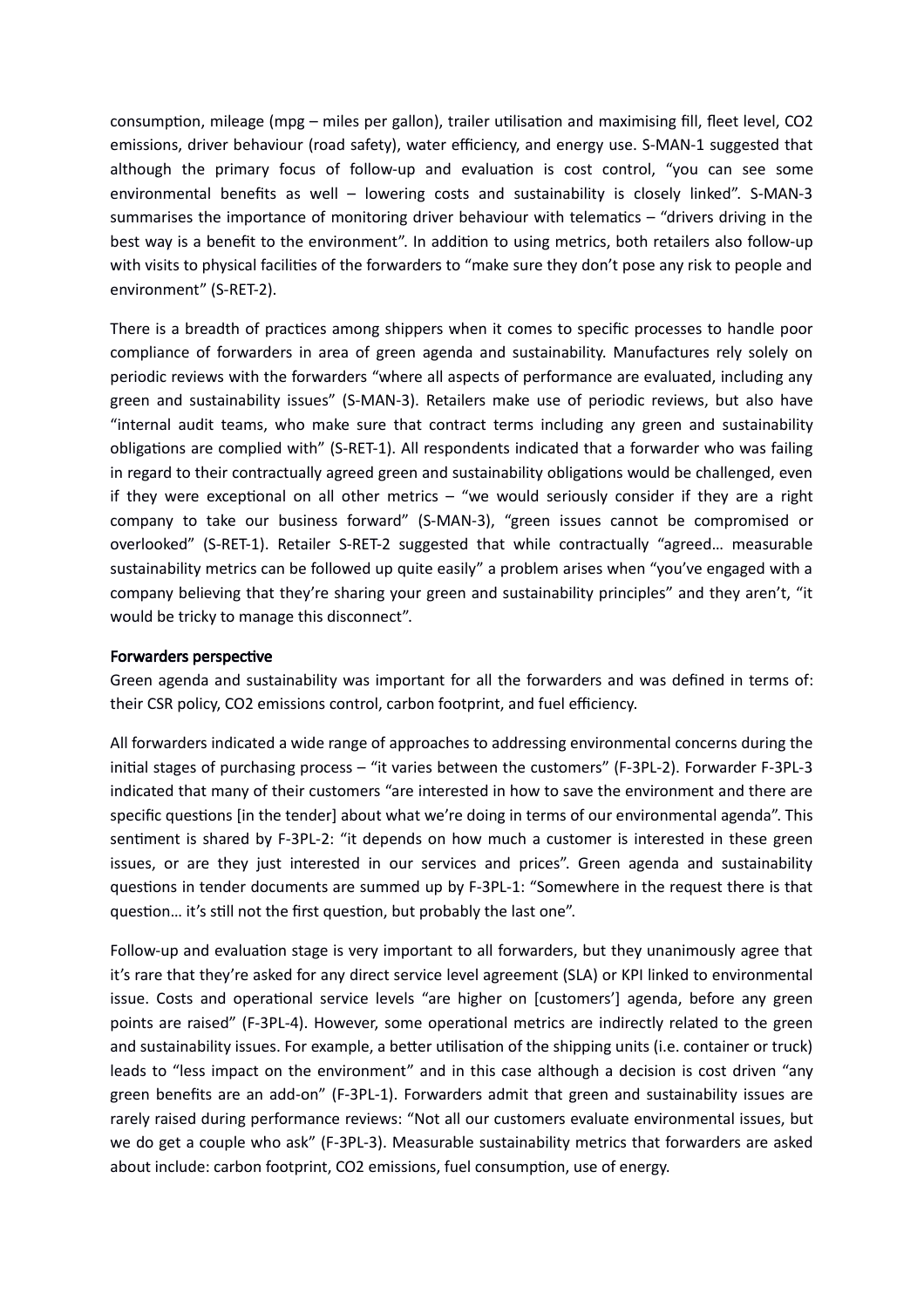According to forwarders the shippers don't have any specifc process to handle poor compliance in the area of green agenda and sustainability – "I've never came across any process like that with our customers" (F-3PL-2). Forwarder F-3PL-1 notes – "I've never heard of any contract that's been lost on green and sustainability issues" – and alludes that commercial and quality team on their side "would spin the data" anyway. "Maybe we're using more CO2 than we agreed or planned, but you – Mr Customer -are asking us to do some more emergency airfreight shipments" concludes F-3PL-1.

 An apparent lack of environmental scrutny on the shippers' side doesn't impede some forwarders communications include reports on how they're "doing in terms of green and environmental targets, from their own sustainability eforts. F-3PL-3 aims to be a leader in this area and their regular internal CO2 saved, wastage, recycling, etc." with all sites reporting these metrics to a centralised unit.

## Bringing it all together

Follow up and evaluation plays an important role within the contract for both shippers and forwarders. Although shippers indicated that green and sustainability concerns are high on their agendas, it is not apparent in discussions with the forwarders about how they're evaluated. Nevertheless, both groups indicated a growing importance of measurable metrics linked with sustainability such as CO2 emissions and fuel usage. Additionally, both groups recognise a positive link between cost saving and green and sustainability. Despite these advances, a typical focus on price and service levels in purchasing of logistics services seem to remain, which corroborates with earlier fndings (Wolf and Seuring 2010; Lammgård and Andersson 2014).

#### **Research limitations and future work**

In reflecting on the validity and reliability of this research, the four qualitative criteria recommended by Lincoln and Guba (1985) have been adopted – credibility, transferability, dependability and confirmability. The credibility criterion involves establishing that the results of qualitative research are credible from the perspective of the participants in the research. Whilst there is room for improvement in this area in the research described in this paper, this issue was addressed to some extent by invitng interviewees to comment on summaries of the research fndings. The small sample used in the current research is not intended to be definitive and transferability is difficult. However, use of the focussed interview methodology enabled some potentially useful contributions to be developed inductively. The process of relating the empirical findings back to the literature helped in this regard. The next stage of the work is to empirically test these fndings using a larger survey of firms. Dependability emphasizes the need for the researcher to account for the changing context within which research occurs. In this regard, the authors fully documented the whole focused interview process, from design through to analysis and feedback. Confrmability refers to the degree to which the results could be confrmed by others. Future work should build on the fndings of this research using a combined inductive/deductive approach based on methodological triangulation.

## **Conclusions**

The first objective of the research described in this paper was to develop new insights into the practice of purchasing of logistics services, with a focus on follow up and evaluation stage and a role played by green agenda and sustainability. To this end, the views of practitioners in manufacturing, third party logistics and retail have been solicited through a series of focussed interviews. The fndings suggest that although green agenda and sustainability issues grow in importance in the inital stage of purchasing logistics services, they have a minimal impact during follow-up and evaluation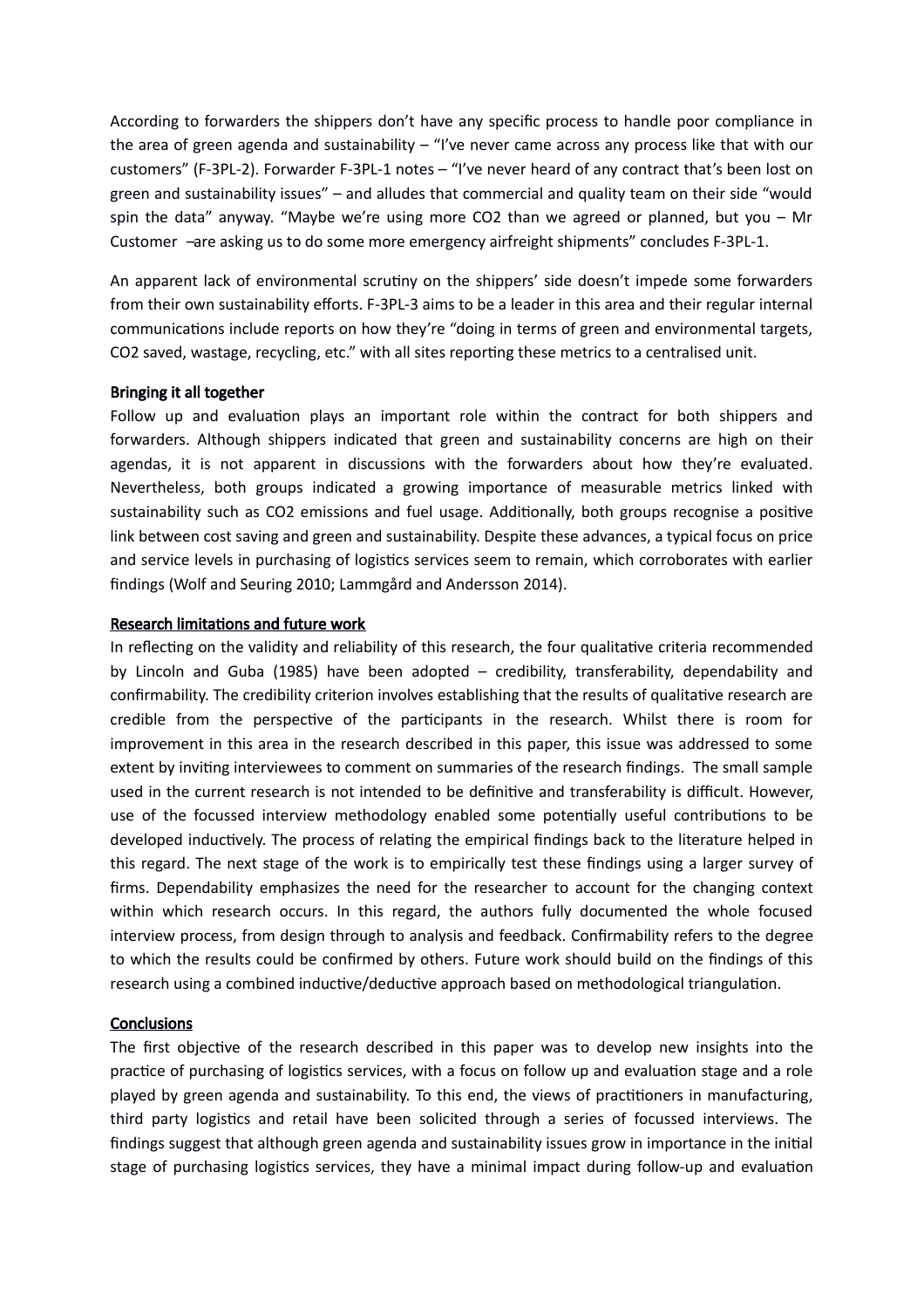stage. This provides some insights into the second objective of this piece of research and opens up some potentially fruitful avenues for future research.

# **References**

- Andersson, D. and Norrman, A., 2002. Procurement of logistics services—a minutes work or a multi-year project? 10th Annual IPSERA Conference. European Journal of Purchasing & Supply Management, 8(1), pp.3–14.
- Björklund, M. and Forslund, H., 2013. The inclusion of environmental performance in transport contracts. Management of Environmental Quality: An International Journal, 24(2), pp.214–227.
- Björklund, M. and Forslund, H., 2013. The purpose and focus of environmental performance measurement systems in logistics. International Journal of Productivity and Performance Management, 62(3), pp.230–249.
- Carter, C.R. and Dresner, M., 2001. Purchasing's Role in Environmental Management: Cross-Functional Development of Grounded Theory. Journal of Supply Chain Management, 37(2), pp.12–27.
- Colicchia, C., Marchet, G., Melacini, M., and Perotti, S., 2013. Building environmental sustainability: empirical evidence from Logistics Service Providers. Journal of Cleaner Production, 59, pp.197-209.
- Dey, A., LaGuardia, P., Srinivasan, M., 2011. Building sustainability in logistics operations: a research agenda. Management Research Review, 34(11), pp.1237–1259.
- Easterby-Smith, M., Lyles, M.A., and Tsang, E.W.K., 2008. Inter-Organizational Knowledge Transfer: Current Themes and Future Prospects. Journal of Management Studies, 45(4), pp.677–690.
- European Commission, 2012. Green Public Procurement [Online]. Available from: http://ec.europa.eu/environment/gpp/pdf/GPP\_Good\_Practices\_Brochure.pdf [Accessed 16 June 2017].
- Evangelista, P., Huge-Brodin, M., Isaksson, K., and Sweeney, E., 2013. Purchasing Green Transport and Logistics Services: Implications from the Environmental Sustainability Attitude of 3PLs. pp.449–465.
- Geertz, C., 1973. The interpretaton of cultures. Basic books.
- Halldórsson, Á., Kovács, G., 2010. The sustainable agenda and energy efficiency: Logistics solutions and supply chains in times of climate change. International Journal of Physical Distribution & Logistics Management,  $40(1/2)$ , pp.5–13.
- Holter, A.R., Grant, D.B., Ritchie, J., and Shaw, N., 2008. A framework for purchasing transport services in small and medium size enterprises. International Journal of Physical Distribution & Logistics Management, 38(1), pp.21-38.
- Jané, J., De Ochoa, A., and de Ochoa, A., 2006. The handbook of logistics contracts: a practical guide to a growing feld. Springer.
- Jazayrli, A., 2017. Harmonising the purchase of green logistics services between shippers and logistics service providers. In: EurOMA 2017. Edinburgh, Scotland: EurOMA.
- Kacioui-Maurin, E., Lazzeri, J., and Michon, V., 2015. The Strategic Intent of Logistic Service Providers on Three Processes: French Case. In: The 20th Annual Conference of The Chartered Institute of Logistics and Transport.